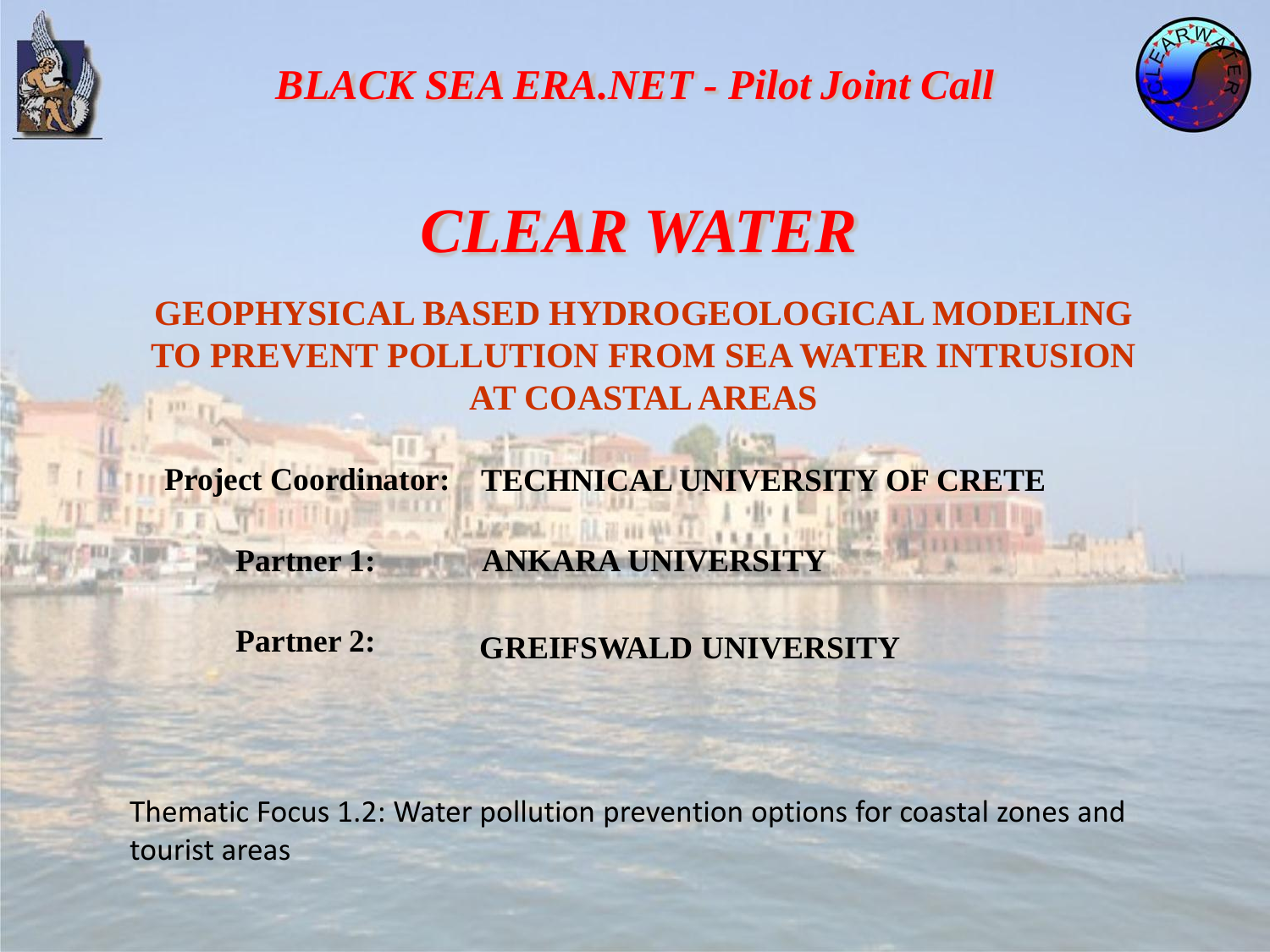

*BLACK SEA ERA.NET - Pilot Joint Call*



# *CLEAR WATER*

#### **TECHNICAL UNIVERSITY OF CRETE**

**Prof. VAFIDIS ANTONIS Project Coordinator** 

**ANKARA UNIVERSITY** 

**Assoc.Prof. M. EMIN CANDANSAYAR Team Leader**

**GREIFSWALD UNIVERSITY**

**Prof. SCHAFMEISTER MARIA-THERESIA Team Leader**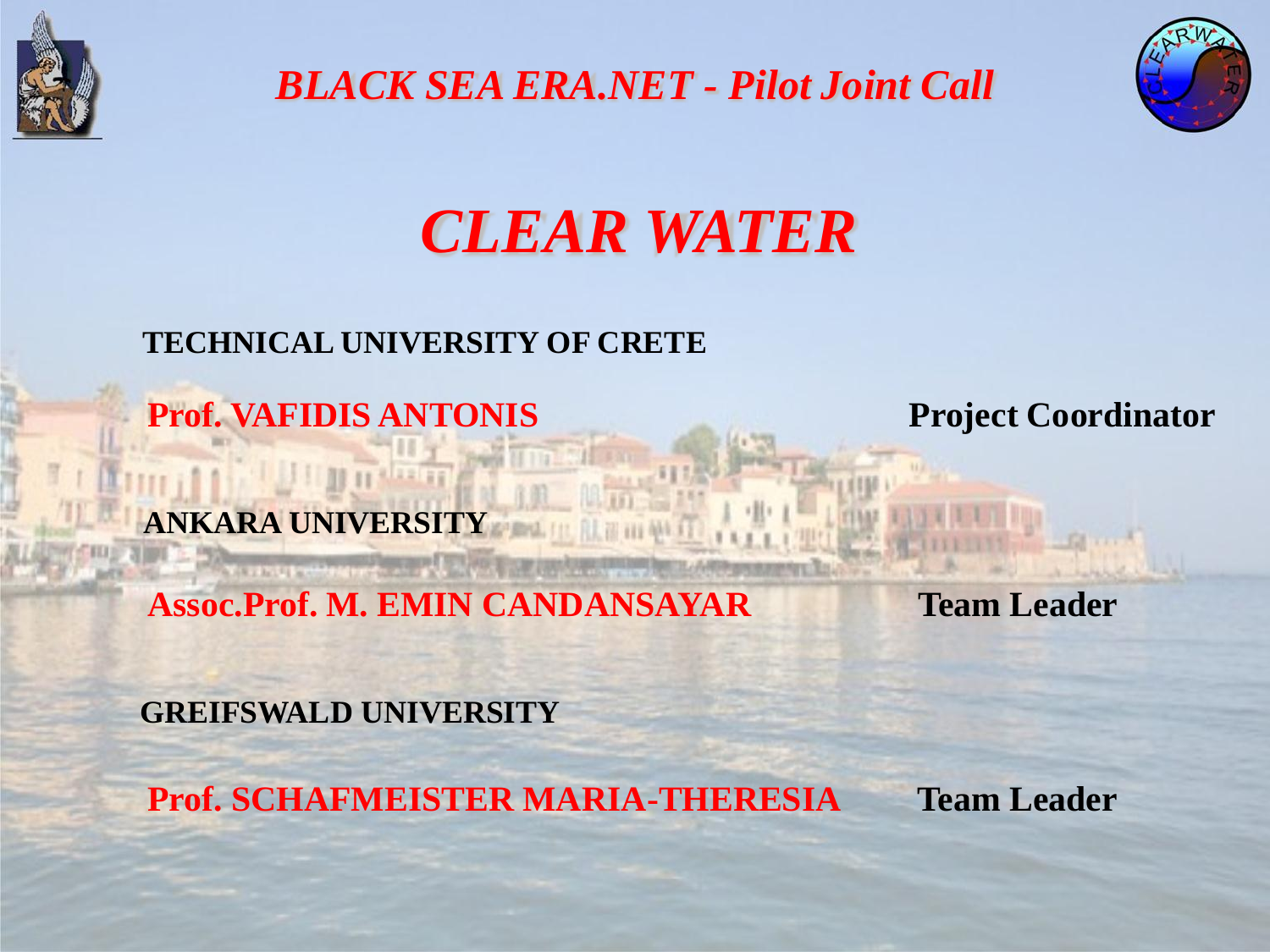





#### **BUDGET**

| <b>UNIVERSITY</b><br>133 p | <b>LABOUR COSTS</b> | <b>EQUIPMENT</b> | <b>CONSUMABLES</b> | <b>TRAVEL AND</b><br><b>SUBSISTENCE</b> | <b>OTHER</b><br><b>COSTS</b> | <b>TOTAL</b> |
|----------------------------|---------------------|------------------|--------------------|-----------------------------------------|------------------------------|--------------|
| <b>TUC</b>                 | 138,500             | 2,500            | 1,100              | 18,000                                  | 19,900                       | 180,000      |
| <b>AU</b>                  | 25,565              | $\boldsymbol{0}$ | 4,348              | 10,000                                  | 5,651                        | 45,564       |
| <b>GU</b>                  | 43,833              | 1000             |                    | 5,250                                   | 1,000                        | 51,083       |
| <b>TOTAL</b>               | 207,898             | 3,500            | 5,448              | 33,250                                  | 26,551                       | 276,647      |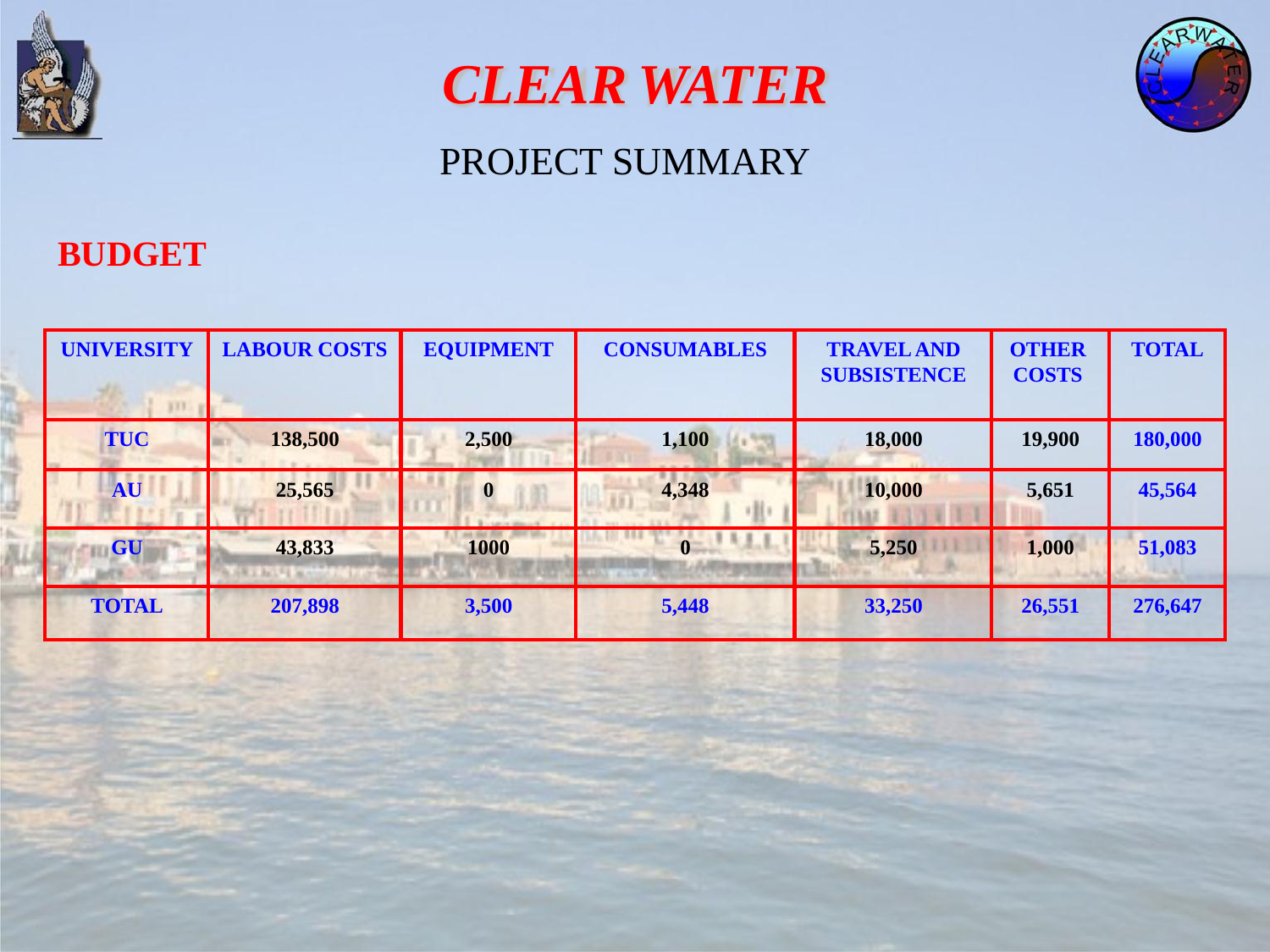





### **OBJECTIVES**

**Development of a comprehensive systematic methodology for the prediction and the prevention of sea water intrusion.**

# **INNOVATION**

**Development of a comprehensive geophysical data processing tool, based on prototype algorithms for joint/simultaneous inversion of geophysical data, to guide the water modeling and management process.**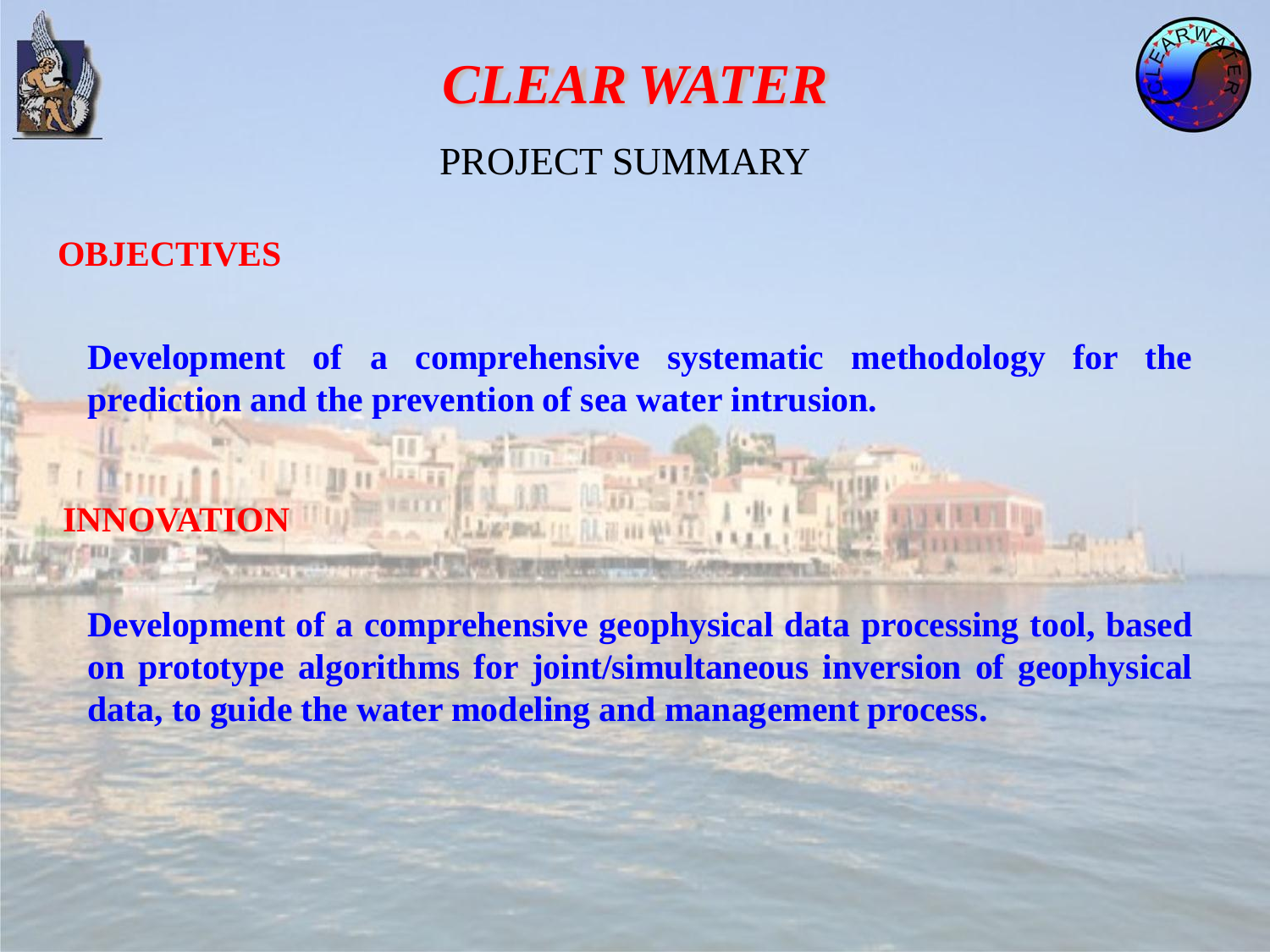

*CLEAR WATER*



# PROJECT SUMMARY

#### **Project start: 1/2/2012**

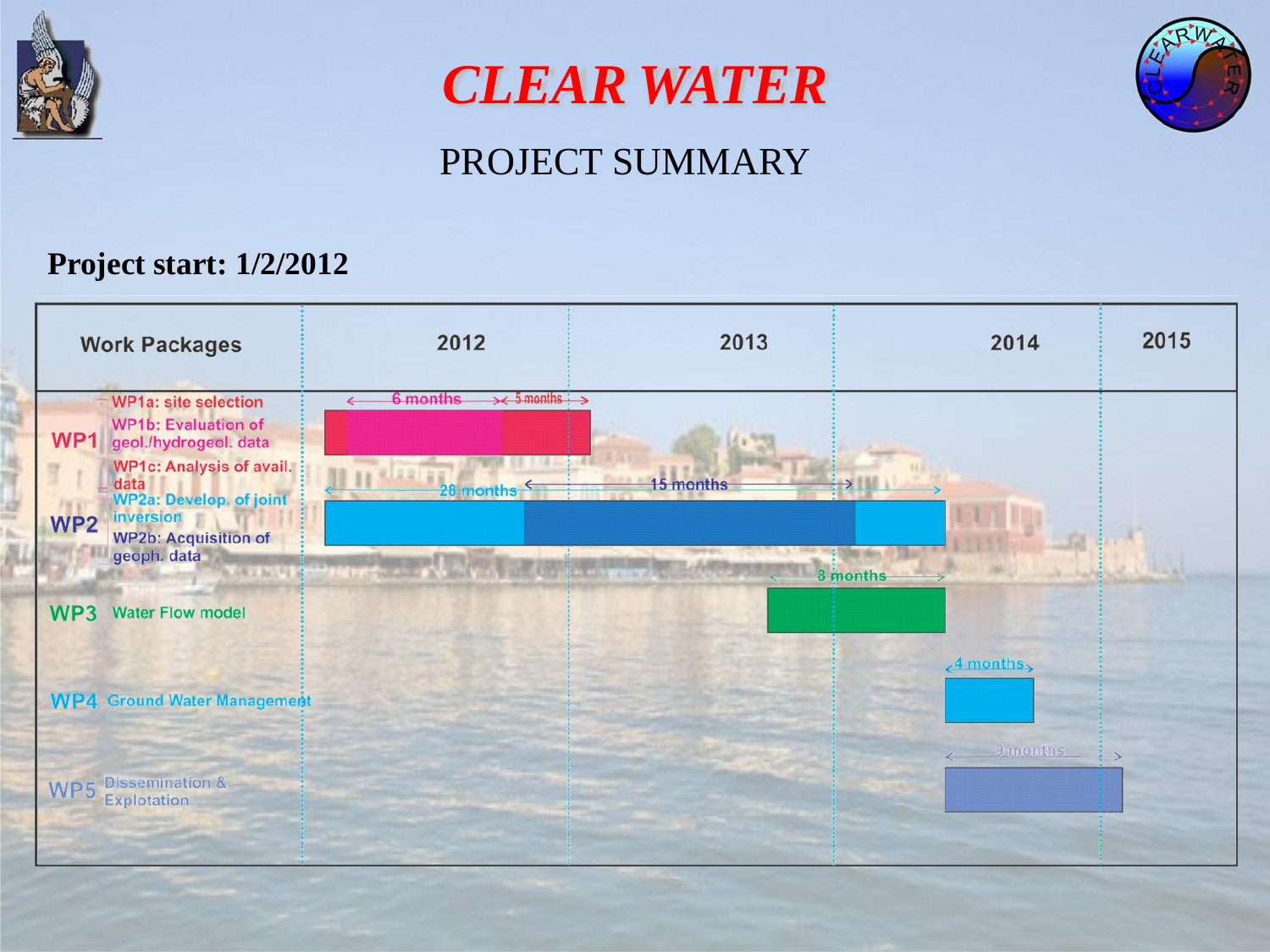





### **EXPECTED RESULTS**

The implementation of an integrated systematic sea water intrusion prediction methodology, used to plan effective prevention measures in complex coastal areas.

## **Four major outcomes will be delivered**

An algorithm for 2D seismic refraction, electromagnetic and electric data joint inversion.

Dynamic GIS database with all available geological, hydrogeological and geophysical data for the selected areas.

 $\triangleright$  Water flow model of the areas under investigation.

Groundwater management plan for the areas under investigation.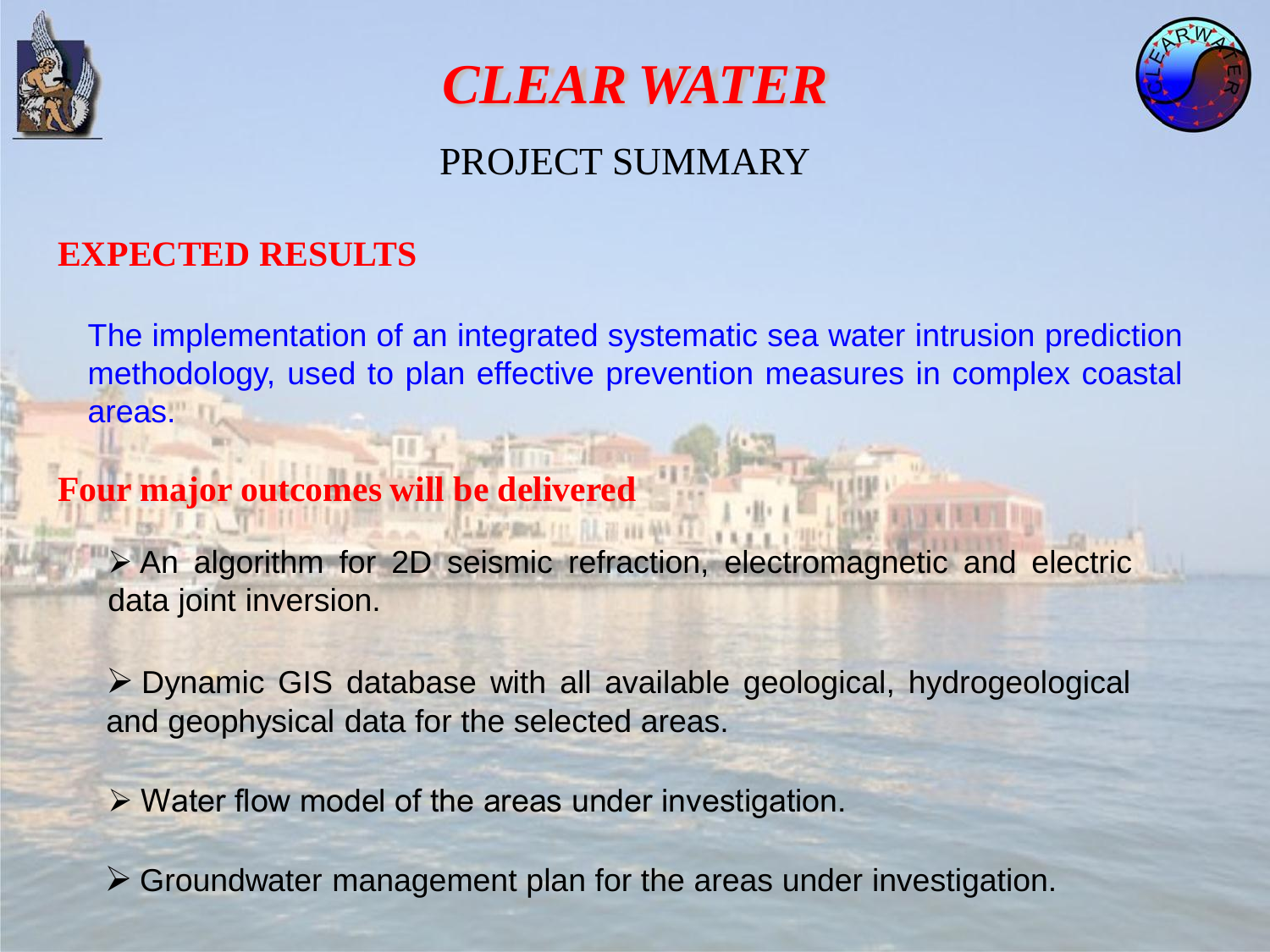





## **ACHIEVED RESULTS**

## **WP1a SITE SELECTION**

 **A report of the proposed sites**

 **Two sites were selected according to a developed evaluation system** or enter the state of the comment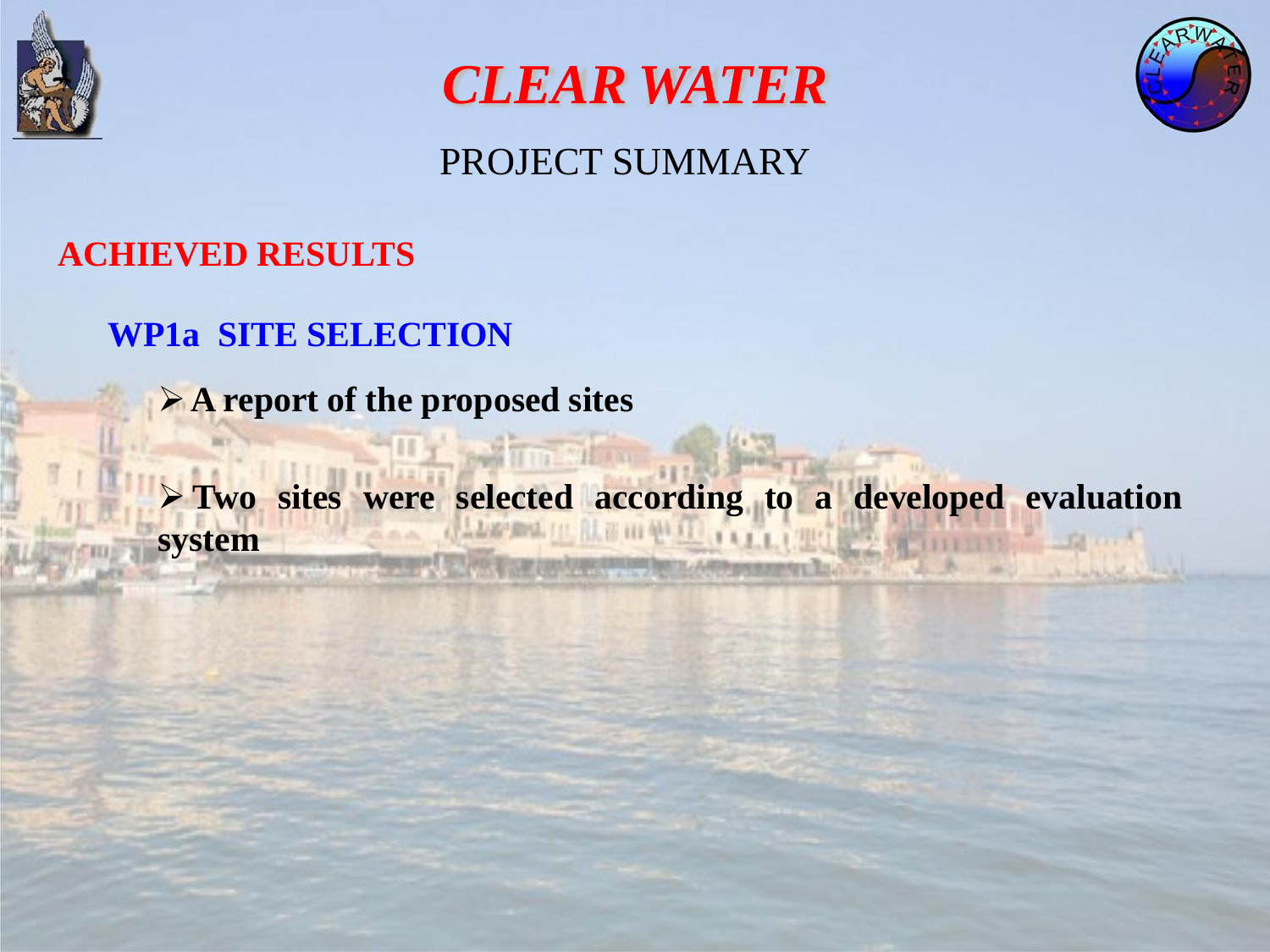





#### **SITE(S) SELECTION CRITERIA**

**The site must face sea water intrusion at early stages** 

**The site must have agricultural, tourist or any other economical or social activity** 

**Must be located in the Black sea region or in other region facing similar sea water intrusion problems**

**Access to geological, hydrogelogical geophysical data and boreholes**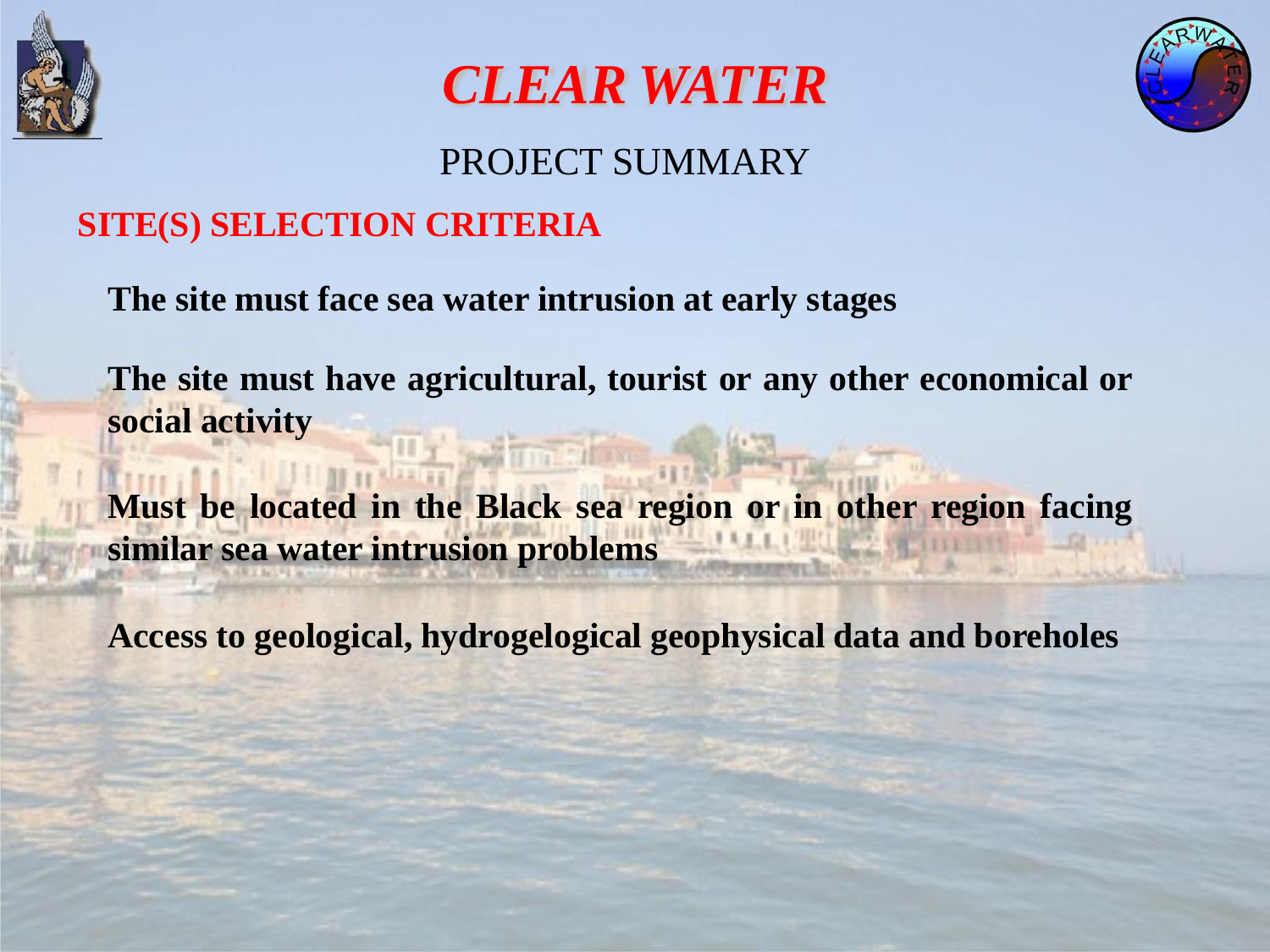





### **ACHIEVED RESULTS**

**WP1b+c AVAILABLE GEOLOGICAL AND HYDROGEOLOGICAL DATA**

 **A comprehensive GIS data base has been developed with all available geological, hydrological, hydrogeological and geophysical data for the selected sites.**

**All available geological and hydrogeological data have been evaluated for the first site**